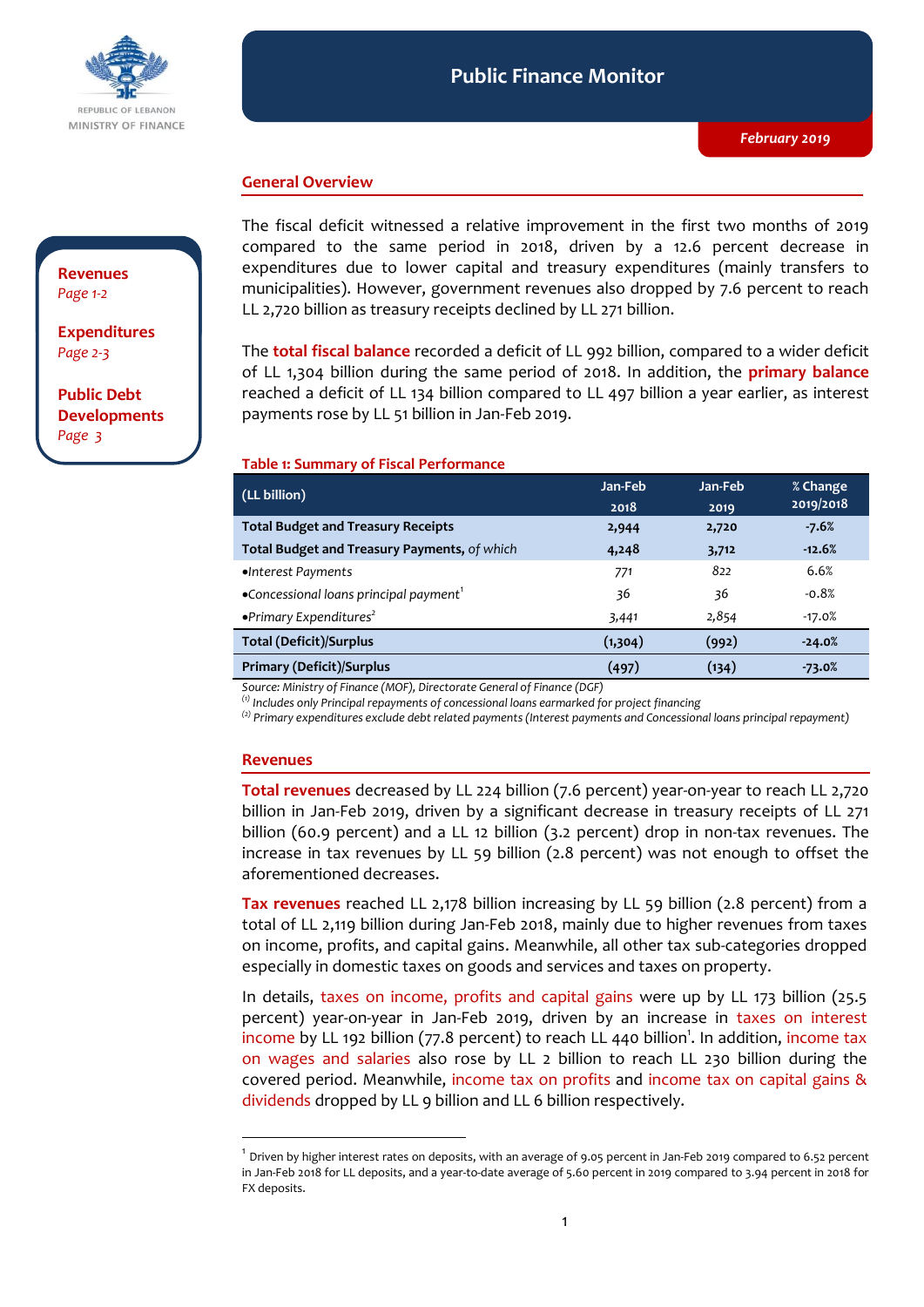

Domestic taxes on goods and services dropped by LL 57 billion year-on-year in Jan-Feb 2019 due to a LL 42 billion (5.7 percent) decline in value added tax - owing to the drop in VAT collected at customs by 10.3 percent and a smaller drop of 1 percent in VAT collected internally, as well as a drop of LL 11 billion (27.5 percent) in private car registration fees.

Taxes on property retracted by LL 48 billion (24.3 percent) in Jan-Feb 2019, mainly as real estate registration fees dropped by LL 36 billion (29.0 percent) mirroring the significant decline of 20.0 percent in the number of sold properties from the same period last year<sup>2</sup>.

Taxes on international trade dropped by LL 6 billion (2.0 percent) due to a drop in custom fees by LL 15 billion and cars excise by LL 17 billion - owing to a 22.2 percent decrease in the value of car imports. Yet the decrease was partially counterbalanced by a rise in collections from both gasoline excise and tobacco excise by LL 16 billion<sup>3</sup> and LL  $9$  billion<sup>4</sup> respectively.

Finally, Other tax revenues (namely fiscal stamp fees) decreased by LL 2 billion (1.4 percent) to reach LL 114 billion in Jan-Feb 2019.

**Non-tax revenues** decreased by LL 12 billion (3.2 percent) to reach LL 368 billion during Jan-Feb 2019. This was mainly due to a drop in administrative fees and charges by LL 44 billion (25.1 percent) reaching LL 133 billion over the covered period, as a result of lower collections in vehicle control fees by LL 45 billion (57.5 percent) and passport fees/ General Security by LL 5 billion (12.4 percent). This was also accompanied by a decline in other non-tax revenues (mostly retirement deductibles) that dropped by LL 10 billion (21.9 percent) to reach LL 35 billion during the mentioned period. In contrast, revenues from Property income (namely rent of Rafic Hariri International Airport) and Transfers from the Telecom surplus increased by LL 23 billion and LL 17 billion respectively.

**Treasury receipts** witnessed a sharp decrease by LL 271 billion to reach LL 174 billion in Jan-Feb 2019 compared to LL 445 during the same period of the 2018.

#### **Expenditures**

-

**Total expenditures** witnessed a significant drop of LL 536 billion (12.6 percent) to reach LL 3,712 billion in Jan-Feb 2019 compared to LL 4,248 billion in Jan-Feb 2018.

Despite the overall drop, **current primary expenditures**<sup>5</sup> registered an increase of LL 170 billion (7.5 percent) reaching a total of LL 2,432 billion during the first two months of 2019. This was caused by a LL 341 billion rise in personnel cost as salaries, wages and related benefits increased by LL 94 billion, as well as a hike in retirement by LL 70 billion and end of service compensations by LL 206 billion. Transfers to Electricité du Liban (EDL) also increased by LL 56 billion (17.6 percent) during the same period of 2019. Meanwhile, other expenditure items dropped during the first two months of 2019, mainly (i) transfers to hospitals by LL 140 billion (70.2 percent), (ii) others (judgments & reconciliations, mission costs, other) by LL 51 billion (77.4 percent), (iii) payments for external services by LL 35 billion (49.0 percent), and (iv) payments for fuel oil by LL 28 billion (83.9 percent).

 $2$  As per the data from the General Directorate of Land Registry and Cadastre.

 $3$  With gasoline imports increasing year-on-year by 14.1 percent in volume during Jan-Feb 2019.

<sup>4</sup> Reflecting a rise in imports of tobacco from US\$ 18 million in Jan-Feb 2018 to US\$ 26 million in Jan-Feb 2019.

<sup>&</sup>lt;sup>5</sup> Current primary expenditures represent current expenditures excluding interest payment and debt service.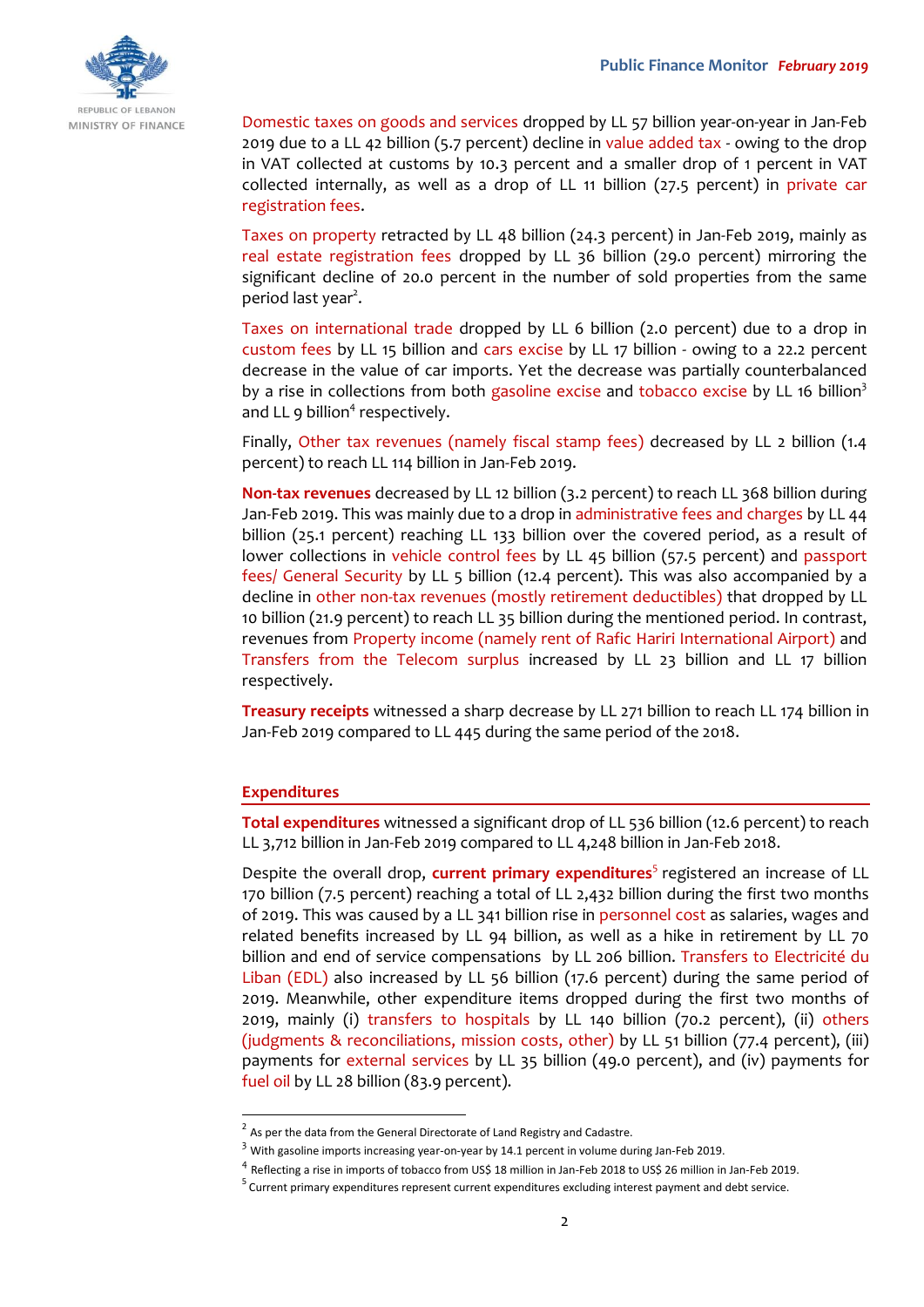

**Interest payments** rose by LL 51 billion in Jan-Feb 2019 as interest payments due on domestic debt increased by LL 49 billion (8.2 percent), while interest payments on foreign currency debt rose slightly by LL 1 billion. **Foreign debt principal repayment** remained at the same level as the previous year with an amount of LL 36 billion.

**Capital expenditures** dropped by LL 354 billion to reach LL 167 billion in Jan-Feb 2019 due to lower (i) transfers to CDR by LL 48 billion (89.3 percent), (ii) acquisitions of land and buildings by LL 30 billion, and (iii) transfers to Ministry of Public Work and Transport by LL 16 billion (71.5 percent).

**Treasury expenditures** witnessed a significant decrease of LL 342 billion (59.7 percent) to reach LL 231 billion in Jan-Feb 2019, mainly due to a drop in payments to Municipalities by LL 432 billion to reach LL 83 billion during the period under consideration.

## **Public Debt**

**Gross public debt** reached LL 128,518 billion by the end of February 2019, merely increasing by LL 171 billion (0.1 percent) from end-2018. On the other hand, net debt rose by 1.1 percent to LL 115,405 billion, due to the drop in public sector deposits that declined by 7.6 percent over the period under consideration.

**Local currency debt** decreased by 0.3 percent to register LL 77,634 billion as of end-February 2019, compared to LL 77,852 billion as of end-2018. In details, Local Currency Debt held by the Commercial Banks dropped by LL 316 billion (1.2 percent) to reach LL 27,086 billion, followed by a drop of LL 214 billion in other local currency debt holdings, with TBs held by Public Entities falling by LL 206 billion (2.1 percent) to reach LL 9,750 billion compared to LL 9,956 billion by the end of 2018. In contrast, TBs held by the Central Bank increased by LL 312 billion (0.8 percent) to reach LL 39,318 billion by the end of February 2019 from their end-2018 level.

The stock of **foreign currency debt** grew by LL 389 billion to reach LL 50,884 billion at end-February 2019, noting that the stock of market-issued Eurobonds remained unchanged at LL 46,678 billion. On the other hand, Bilateral, multilateral and foreign private sector loans rose by LL 20 billion, whereas Paris III related bonds and loans decreased slightly by LL 0.4 billion compared to the end of 2018.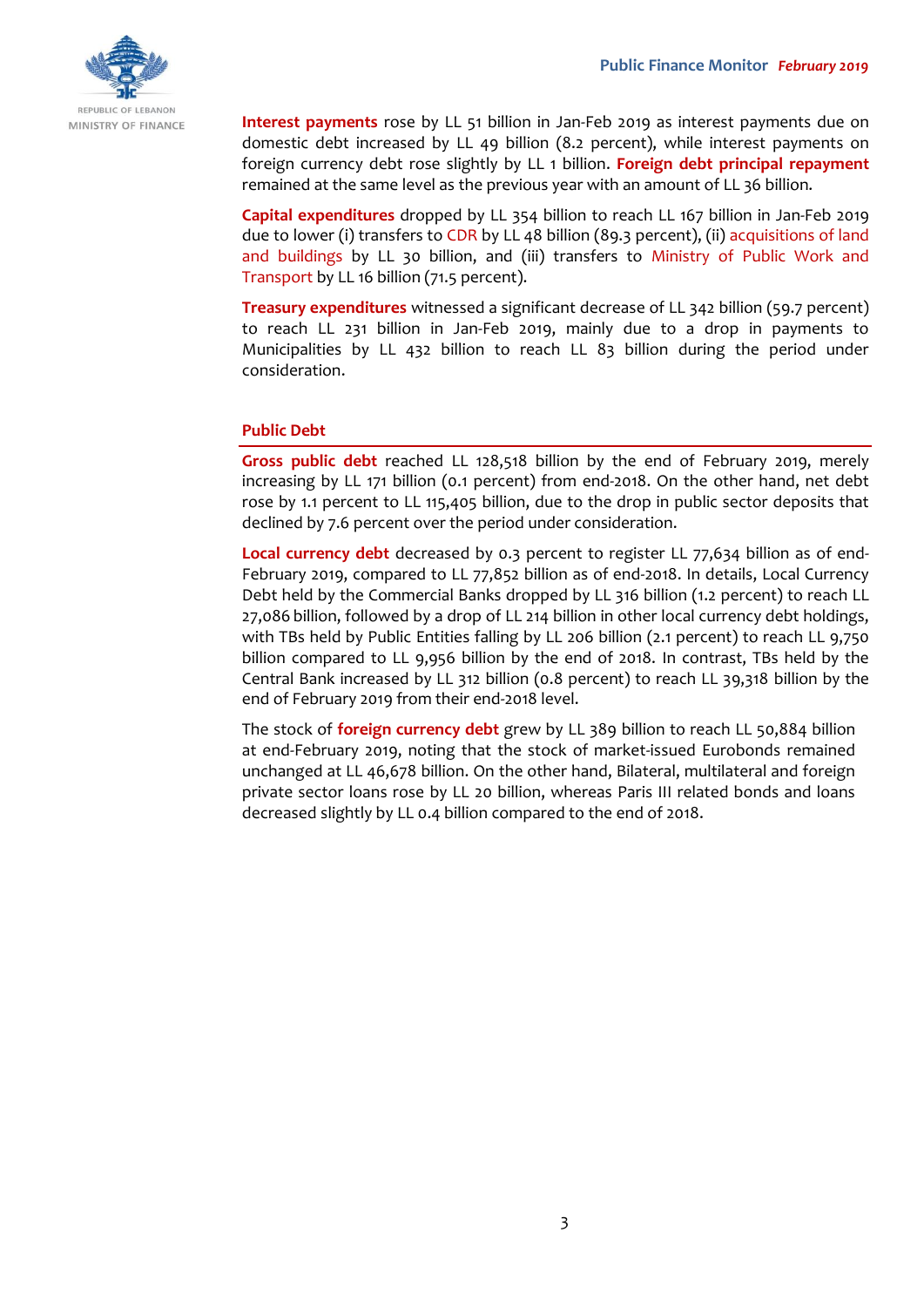

# **SECTION 1: REVENUE OUTCOME**

# **Table 2: Total Revenues**

| (LL billion)                     | 2018<br>Jan-Feb | 2019<br>Jan-Feb | % Change<br>2019/2018 |
|----------------------------------|-----------------|-----------------|-----------------------|
| <b>Budget Revenues, of which</b> | 2,499           | 2,546           | 1.9%                  |
| <b>Tax Revenues</b>              | 2,119           | 2,178           | 2.8%                  |
| Non-Tax Revenues                 | 380             | 368             | $-3.2%$               |
| <b>Treasury Receipts</b>         | 445             | 174             | $-60.9%$              |
| <b>Total Revenues</b>            | 2,944           | 2,720           | $-7.6%$               |

*Source: MOF, DGF*

Ī

# **Table 3: Tax Revenues**

| (LL billion)                                        | 2018<br>Jan-Feb | 2019<br>Jan-Feb | % Change<br>2019/2018 |
|-----------------------------------------------------|-----------------|-----------------|-----------------------|
| <b>Tax Revenues:</b>                                | 2,119           | 2,178           | 2.8%                  |
| Taxes on Income, Profits, & Capital Gains, of which | 677             | 849             | 25.5%                 |
| Income Tax on Profits                               | 147             | 138             | $-6.0%$               |
| Income Tax on Wages and Salaries                    | 228             | 230             | 0.8%                  |
| Income Tax on Capital Gains & Dividends             | 38              | 32              | $-15.2%$              |
| Tax on Interest Income (7%)                         | 247             | 440             | 77.8%                 |
| Penalties on Income Tax                             | 16              | 9               | $-42.0%$              |
| Taxes on Property, of which:                        | 199             | 151             | $-24.3%$              |
| <b>Built Property Tax</b>                           | 50              | 41              | $-17.6%$              |
| Real Estate Registration Fees                       | 125             | 89              | $-29.0%$              |
| Domestic Taxes on Goods & Services, of which:       | 813             | 756             | $-7.0%$               |
| Value Added Tax                                     | 740             | 698             | $-5.7%$               |
| Other Taxes on Goods and Services, of which:        | 64              | 51              | $-20.5%$              |
| Private Car Registration Fees                       | 42              | 30              | $-27.5%$              |
| Passenger Departure Tax                             | 22              | 21              | $-6.2%$               |
| Taxes on International Trade, of which:             | 315             | 309             | $-2.0%$               |
| Customs                                             | 124             | 109             | $-11.8%$              |
| Excises, of which:                                  | 192             | 200             | 4.2%                  |
| Gasoline Excise                                     | 104             | 120             | 15.8%                 |
| Tobacco Excise                                      | 20              | 29              | 44.4%                 |
| Cars Excise                                         | 66              | 50              | $-25.1%$              |
| Other Tax Revenues (namely fiscal stamp fees)       | 115             | 114             | $-1.4%$               |

*Source: MOF, DGF*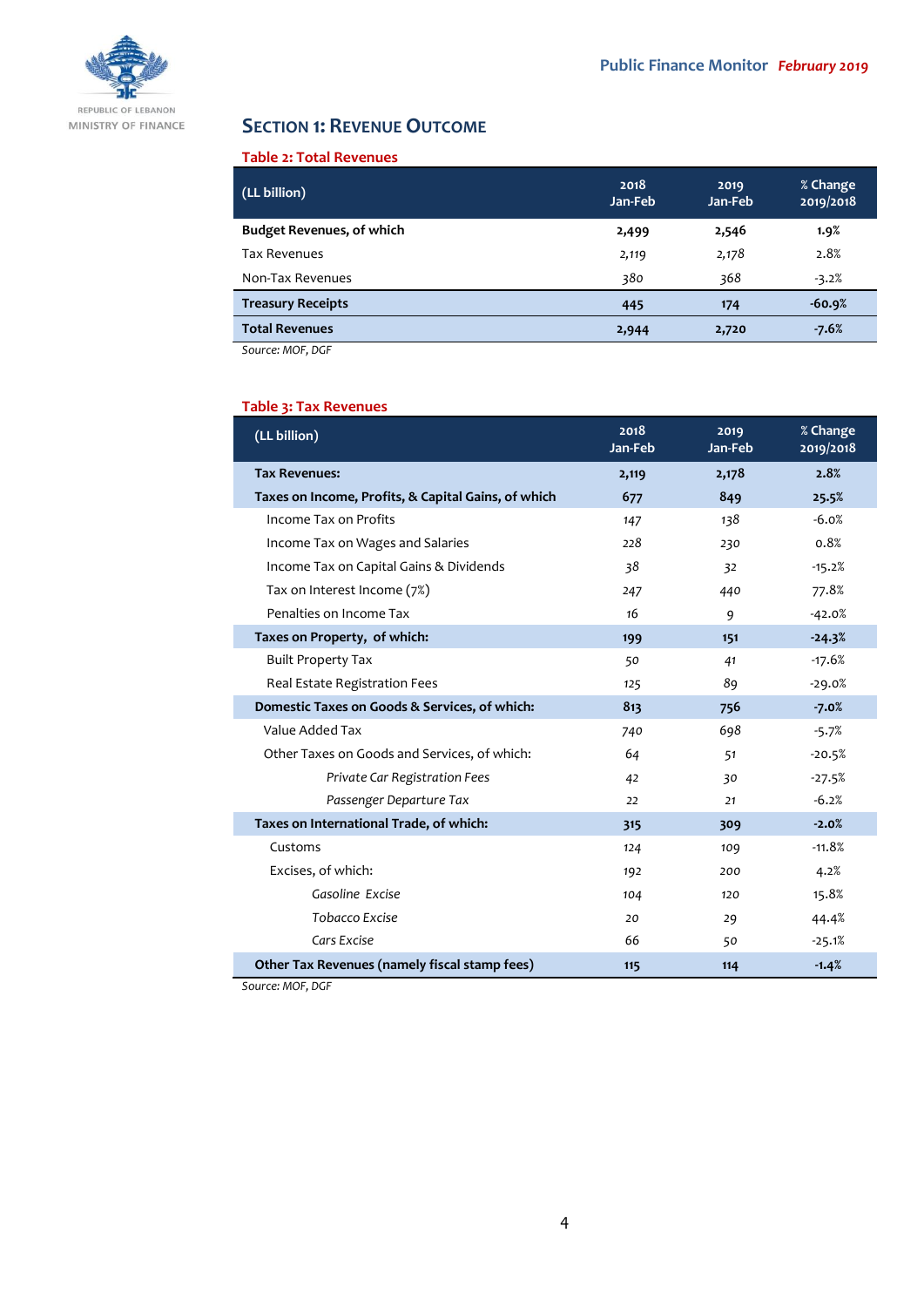

MINISTRY OF FINANCE

# **Table 4: Non-Tax Revenue**

| (LL billion)                                                           | 2018<br>Jan-Feb | 2019<br>Jan-Feb | % Change<br>2019/2018 |
|------------------------------------------------------------------------|-----------------|-----------------|-----------------------|
| <b>Non-Tax Revenues</b>                                                | 380             | 368             | $-3.2%$               |
| Income from Public Institutions and Government Properties, of<br>which | 152             | 195             | 28.7%                 |
| Income from Non-Financial Public Enterprises, of which:                | 133             | 153             | 15.1%                 |
| Revenues from Casino Du Liban                                          | 24              | 22              | $-8.5%$               |
| Revenues from Port of Beirut                                           | O               | 0               |                       |
| <b>Budget Surplus of National Lottery</b>                              | $\Omega$        | 6               | 100.0%                |
| Transfer from the Telecom Surplus                                      | 108             | 125             | 15.6%                 |
| Transfer from Public Financial Institution (BDL)                       | $\Omega$        | 0               |                       |
| Property Income (namely rent of Rafic Hariri International Airport)    | 18              | 41              | 128.5%                |
| Other Income from Public Institutions (interests)                      | $\mathbf{1}$    | $\mathbf{1}$    | 43.2%                 |
| Administrative Fees & Charges, of which:                               | 177             | 133             | $-25.1%$              |
| Administrative Fees, of which:                                         | 147             | 99              | $-32.5%$              |
| Notary Fees                                                            | 12              | 10              | $-12.8%$              |
| Passport Fees/ General Security                                        | 44              | 38              | $-12.4%$              |
| Vehicle Control Fees                                                   | 78              | 33              | $-57.5%$              |
| <b>Judicial Fees</b>                                                   | $\overline{4}$  | 5               | 17.4%                 |
| Driving License Fees                                                   | $\overline{4}$  | 3               | $-11.3%$              |
| Administrative Charges                                                 | 9               | 12              | 30.4%                 |
| Sales (Official Gazette and License Number)                            | O               | $\mathbf{1}$    | 8.8%                  |
| Permit Fees (mostly work permit fees)                                  | 14              | 13              | $-8.9%$               |
| Other Administrative Fees & Charges                                    | 6               | 8               | 28.4%                 |
| <b>Penalties &amp; Confiscations</b>                                   | $\overline{7}$  | 6               | $-18.4%$              |
| Other Non-Tax Revenues (mostly retirement deductibles)                 | 44              | 35              | $-21.9%$              |

*Source: MOF, DGF*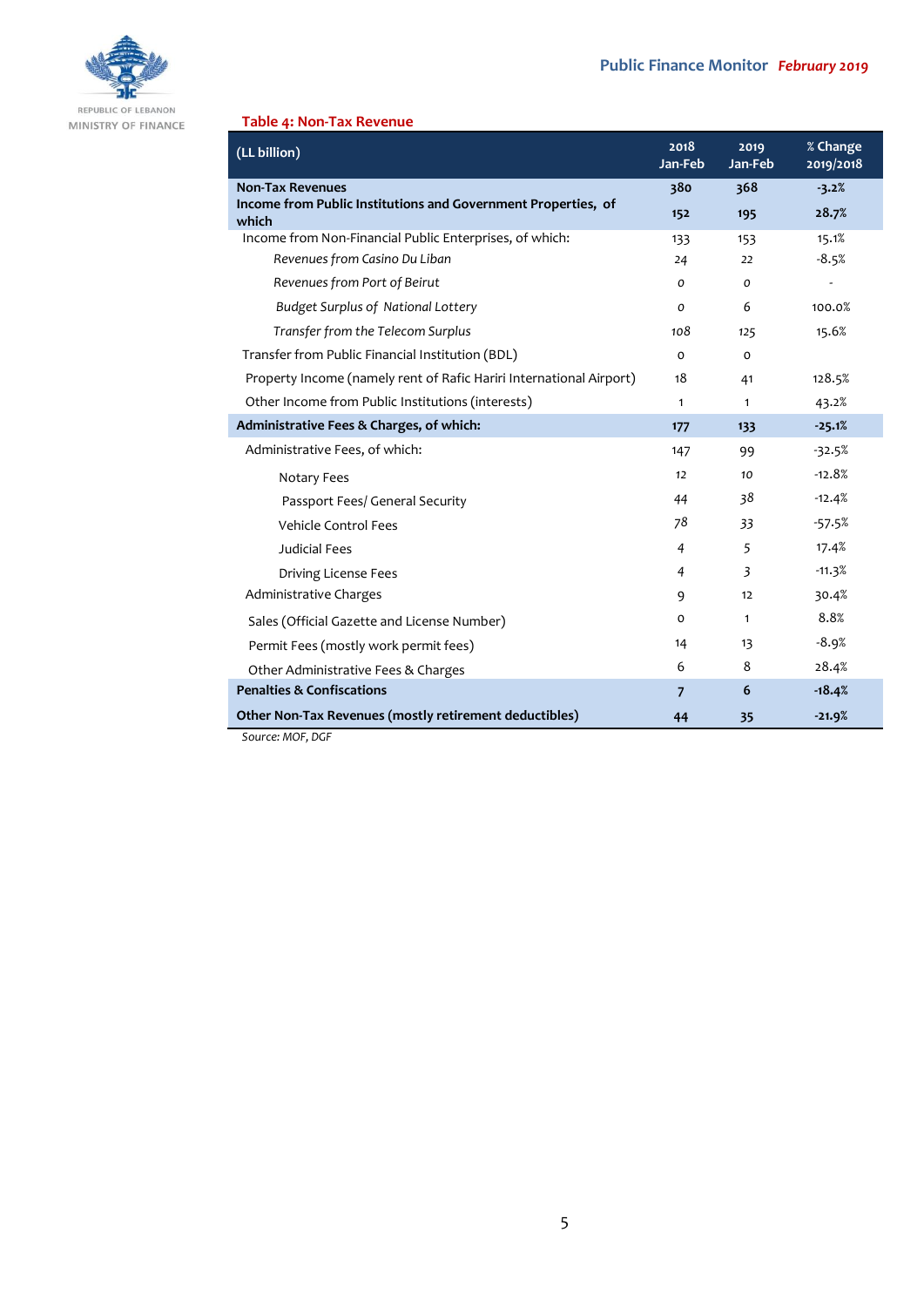

# **SECTION 2: EXPENDITURE OUTCOME**

#### **Table 5: Expenditure by Economic Classification**

| (LL billion)                                                                    | 2018<br>Jan-Feb | 2019<br>Jan-Feb               | % Change<br>2019/2018    |
|---------------------------------------------------------------------------------|-----------------|-------------------------------|--------------------------|
| 1. Current Expenditures                                                         | 3,068           | 3,289                         | 7.2%                     |
| 1.a Personnel Cost, of which                                                    | 1,417           | 1,758                         | 24.0%                    |
| Salaries, Wages and Related Items                                               | 962             | 1,056                         | 9.8%                     |
| Retirement and End of Service Compensations, of which:                          | 382             | 658                           | 72.1%                    |
| Retirement                                                                      | 359             | 429                           | 19.4%                    |
| End of Service                                                                  | 23              | 229                           | ÷                        |
| Transfers to Public Institutions to Cover Salaries                              | 73              | 44                            | $-40.1%$                 |
| 1.b Interest Payments 1/, of which:                                             | 771             | 822                           | 6.6%                     |
| Domestic Interest Payments                                                      | 600             | 649                           | 8.2%                     |
| Foreign Interest Payments                                                       | 171             | 173                           | 0.8%                     |
| 1.d Foreign Debt Principal Repayment                                            | 36              | 36                            | $-0.8%$                  |
| 1.e Materials and Supplies, of which:                                           | 66              | 44                            | $-32.6%$                 |
| Nutrition                                                                       | 11              | 10                            | $-12.8%$                 |
| Fuel Oil                                                                        | 33              | 5                             | $-83.9%$                 |
| Medicaments                                                                     | 21              | 10                            | $-51.8%$                 |
| 1.f External Services                                                           | 71              | 36                            | $-49.0%$                 |
| 1.g Various Transfers, of which:                                                | 434             | 505                           | 16.4%                    |
| EDL <sub>2</sub>                                                                | 320             | 376                           | 17.6%                    |
| <b>NSSF</b>                                                                     | O               | 0                             | $\frac{1}{2}$            |
| Higher Council of Relief                                                        | 0               | 0                             |                          |
| Contributions to non-public sectors                                             | 58              | 63                            | 8.8%                     |
| Transfers to Directorate General of Cereals and Beetroot 3/                     | 0               | 12                            | $\overline{a}$           |
| 1.h Other Current, of which:                                                    | 268             | 76                            | $-71.7%$                 |
| Hospitals                                                                       | 199             | 59                            | $-70.2%$                 |
| Others(judgments & reconciliations, mission costs, other)                       | 66              | 15                            | 77.4%                    |
| 1.i Other Financial expenses                                                    | $\mathbf{1}$    | o                             | $-98.0%$                 |
| 1.jInterest Subsidy                                                             | $\overline{4}$  | 12                            | 189.9%                   |
| 2. Capital Expenditures                                                         | 522             | 167                           | $-68.0%$                 |
| 2.a Acquisitions of Land, Buildings, for the Construction of                    | 30              | O                             | $-100.0%$                |
| Roads, Ports, Airports, and Water Networks                                      |                 |                               |                          |
| 2.b Equipment                                                                   | 21              | 24                            | 9.9%                     |
| 2.c Construction in Progress, of which:                                         | 394             | 62                            | $-84.2%$                 |
| Displaced Fund                                                                  | 10              | 0                             | $-100.0%$                |
| Council of the South                                                            | 0               | 19                            | $\overline{\phantom{a}}$ |
| CDR                                                                             | 54              | 6                             | $-89.3%$                 |
| Ministry of Public Work and Transport                                           | 23              | 6                             | $-71.5%$                 |
| Other of which:                                                                 | 54              | 30                            | $-45.0%$                 |
| Higher Council of Relief                                                        | $\mathbf{1}$    | 2                             | 187.3%                   |
| 2.d Maintenance                                                                 | 74              | 80                            | 8.5%                     |
| 2.e Other Expenditures Related to Fixed Capital Assets<br>3. Budget Advances 4/ | $\overline{2}$  | 1                             | $-42.6%$                 |
| 4. Customs Administration (exc. Salaries and Wages) 5/                          | 51              | $\overline{\mathbf{3}}$<br>22 | $-93.7%$                 |
| 5. Treasury Expenditures 6/                                                     | 34<br>572       | 231                           | $-37.1%$<br>$-59.7%$     |
| Municipalities                                                                  | 515             | 83                            | -83.9%                   |
| Guarantees                                                                      | 13              |                               | -34.5%                   |
| Deposits 7/                                                                     | 10              | 9<br>88                       | $\overline{a}$           |
| Other, of which:                                                                | 34              | 51                            | 50.1%                    |
| VAT Refund                                                                      | 33              | 32                            | $-4.8%$                  |
| 7. Total Expenditures (Excluding CDR Foreign Financed)                          | 4,248           | 3,712                         | $-12.6%$                 |

Source: Statement of Account 36, Cashier Spending, Public Debt Department Figures, Fiscal Performance Gross Adjustment *Figures*

*(1) For a detailed breakdown of interest payments, kindly refer to table 6.*

*(2) For a detailed breakdown of transfers to EDL, kindly refer to table 7. EDL has been reclassified to various transfers from "other treasury expenditures", following the reclassification of the 2009 Budget Proposal and in line with the Fiscal Performance.*

*(3) Transfers to Directorate General of Cereals and Beetroot include both administrative expenses and payments for wheat subsidy.*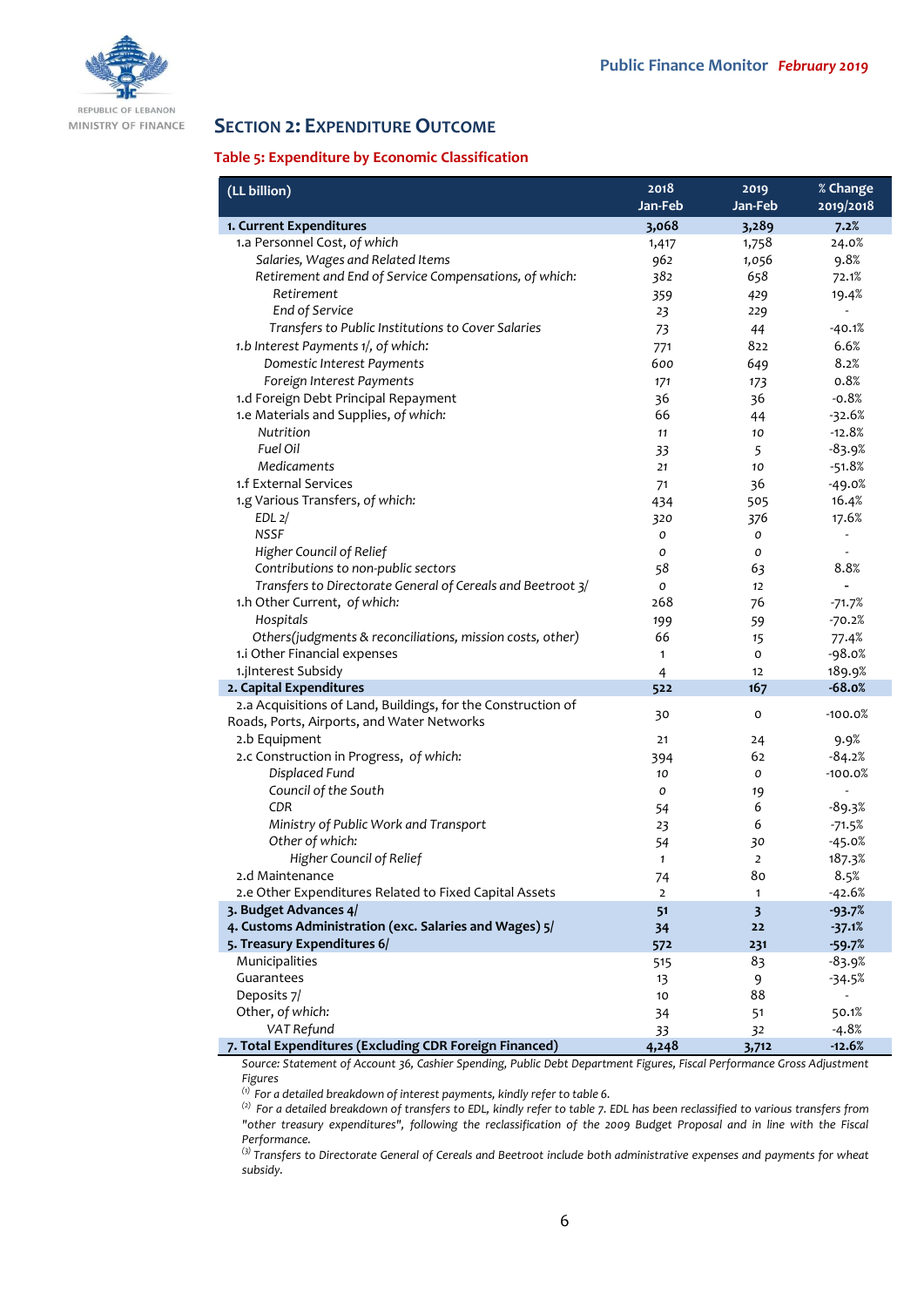

*(4) Budget Advances were previously classified under "other". Given their growth, and in line with the Ministry of Finance's efforts to ensure transparency, they will be published in a separate line. They will be regularized at a later stage, and it is only after their regularization that they can be classified according to their economic nature in the budget system.*

*(5) Customs administrations include payments - excluding salaries and wages - made to customs and paid from customs cashiers. They can only be classified after Customs submit the supporting documents to the Directorate General of Finance.*

*(6) Starting December 2011, the Treasury expenditures section in the monthly, quarterly and yearly reports and its corresponding figures differ from the eponym section appearing in the Fiscal performance reports published by the Ministry of Finance because of the reclassification affecting certain payments from guarantees and treasury advances accounts which are manually reclassified in their budgetary economic classification articles.*

*(7) Deposit payments are payments made by the treasury to public administrations, institutions, municipalities, and funds, from revenues it has collected on their behalf.*

#### **Table 6: Details of Debt Service Transactions<sup>1</sup>**

| (LL billion)                         | 2018<br>Jan-Feb | 2019<br>Jan-Feb | % Change<br>2019/2018 |
|--------------------------------------|-----------------|-----------------|-----------------------|
| <b>Interest Payments</b>             | 771             | 822             | 6.6%                  |
| Local Currency Debt                  | 600             | 649             | 8.2%                  |
| Foreign Currency Debt, of which:     | 171             | 173             | 0.8%                  |
| Eurobond Coupon Interest*            | 157             | 157             | 0.0%                  |
| Special bond Coupon Interest*        | 0.6             | 0.1             | $-80.7%$              |
| Concessional Loans Interest Payments | 13              | 15              | 13.9%                 |
| Foreign Debt Principal Repayment     | 36              | 36              | $-0.8%$               |

*Source: MOF, DGF*

*(1) Please note that the classification of debt service expenditures is now broken into two separate categories as follows: Interest Payments (as per GFS classification) and repayment of principal on concessional loans earmarked for project financing.*

*\* Includes general expenses related to the transaction*

#### **Table 7: Transfers to EDL**

| (LL billion)                                              | 2018<br>Jan-Feb | 2019<br>Jan-Feb | % Change<br>2019/2018 |  |
|-----------------------------------------------------------|-----------------|-----------------|-----------------------|--|
| EDL of which:                                             | 320             | 376             | 17.6%                 |  |
| Debt Service                                              | 6               |                 | $-75.6%$              |  |
| Reimbursement for purchase of Natural Gas, Fuel & Gas Oil | 314             | 375             | 19.2%                 |  |
| $C_{\text{max}}$ . MOF BEE                                |                 |                 |                       |  |

*Source: MOF, DGF*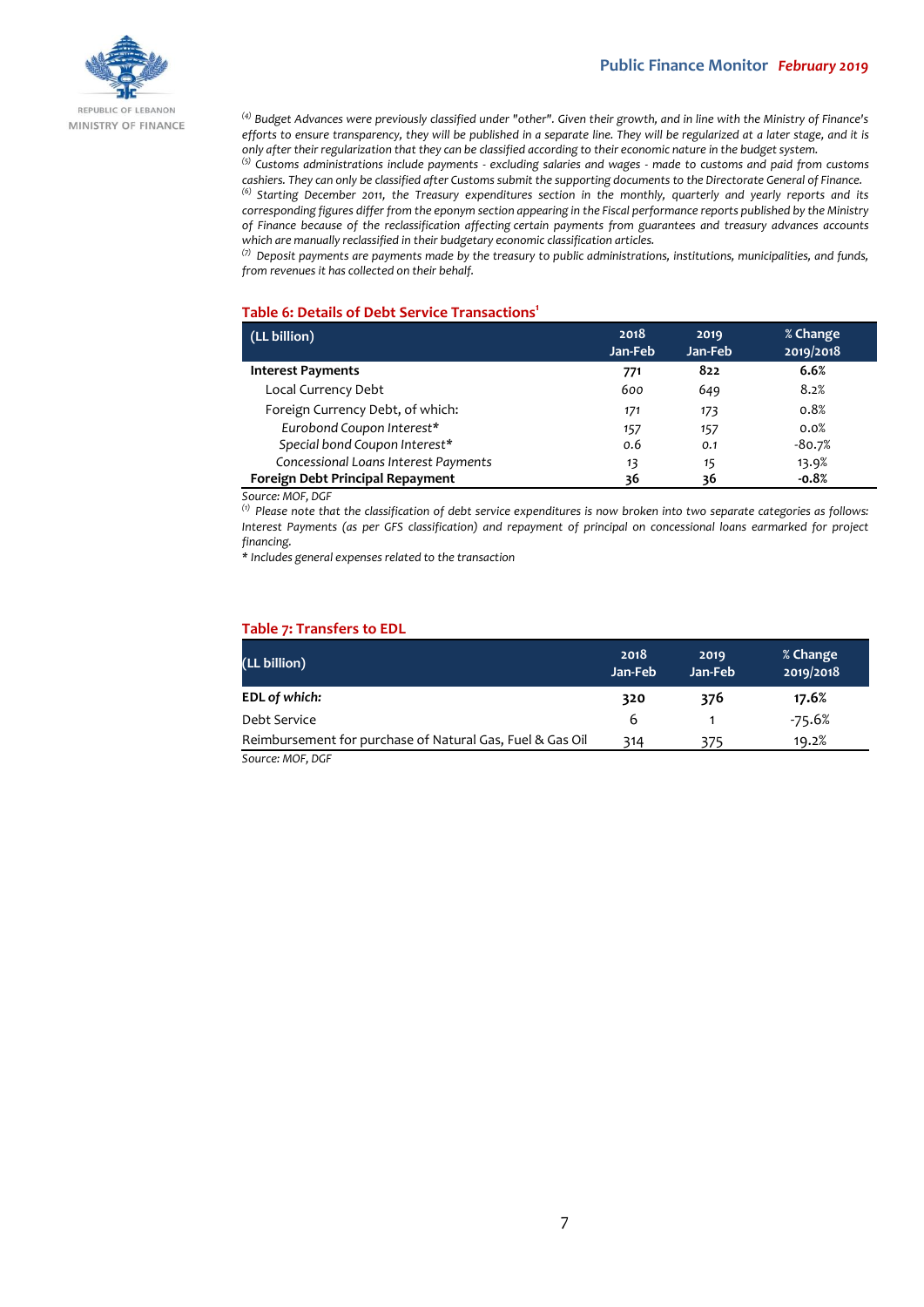

# **SECTION 3: PUBLIC DEBT**

#### **Table 8: Public Debt Outstanding by Holder as of End- February 2019**

| (LL billion)                                                | <b>Dec-17</b> | <b>Dec-18</b> | Feb-19       | % Change<br>Feb 19 - Dec 18 |
|-------------------------------------------------------------|---------------|---------------|--------------|-----------------------------|
| <b>Gross Public Debt</b>                                    | 119,892       | 128,347       | 128,518      | 0.1%                        |
| <b>Local Currency Debt</b>                                  | 74,077        | 77,852        | 77,634       | $-0.3%$                     |
| * Accrued Interest Included in Debt                         | 1,159         | 1,123         | 1,086        | $-3.3%$                     |
| a. Central Bank                                             | 35,580        | 39,006        | 39,318       | 0.8%                        |
| b. Commercial Banks (Including REPOs) 1/                    | 27,756        | 27,402        | 27,086       | $-1.2%$                     |
| c. Other Local Currency Debt (T-bills), of which:           | 10,741        | 11,444        | 11,230       | $-1.9%$                     |
| <b>Public Entities</b>                                      | 8,941         | 9,956         | 9,750        | $-2.1%$                     |
| Contractor bonds 2/                                         | 166           | 166           | 133          | $-19.9%$                    |
| Foreign Currency Debt 3/                                    | 45,815        | 50,495        | 50,884       | 0.8%                        |
| a. Bilateral, Multilateral and Foreign Private Sector Loans | 2,973         | 2,920         | 2,941        | 0.7%                        |
| b. Paris II Related Debt (Eurobonds and Loans) 4/           | 86            | $\Omega$      | $\mathbf{o}$ | $\overline{\phantom{a}}$    |
| c. Paris III Related Debt (Eurobonds and Loans) 5/          | 452           | 344           | 343          | $-0.1%$                     |
| d. Market-Issued Eurobonds                                  | 41,791        | 46,678        | 46,678       | 0.0%                        |
| e. Accrued Interest on Eurobonds                            | 480           | 547           | 919          | 68.0%                       |
| f. Special T-bills in Foreign Currency 6/                   | 33            | 6             | 3            | $-49.8%$                    |
| <b>Public Sector Deposits</b>                               | 15,659        | 14,186        | 13,113       | $-7.6%$                     |
| Net Debt 7/                                                 | 104,233       | 114,161       | 115,405      | 1.1%                        |
| Gross Market Debt 8/                                        | 71,944        | 76,204        | 76,253       | 0.1%                        |
| % of Total Debt                                             | 60%           | 59%           | 59%          |                             |

*Source: MOF, DGF*

 $<sup>(1)</sup>$  REPOS are removed from central bank and added to commercial banks.</sup>

(2) Contractor bonds issued in LBP. Contractor bonds issued in USD are listed under "Special T-bills in foreign currency".

<sup>(3)</sup> Figures for Dec 17- Dec 18 may differ from previously published data due to updated information regarding bilateral and multilateral loans in the DMFAS system.

<sup>(4)</sup> Paris II related debt (Eurobonds and Loans) including a Eurobond originally issued at USD 1,870 billion to BDL in the context of the Paris II conference.

<sup>(5)</sup> Eurobonds Issued to Malaysia as part of its Paris III contribution, IBRD loan, UAE loan, first and second tranches of the French loan received in February 2008.

<sup>(6)</sup> Special Tbs in foreign currency (expropriation and contractor bonds).

(7) Net Debt is obtained by subtracting Public Sector Deposits from Gross Public Debt.

(8) Gross market debt equals gross debt less the portfolios of the BDL, NSSF, bilateral and multilateral loans, Paris II and Paris III related debt.